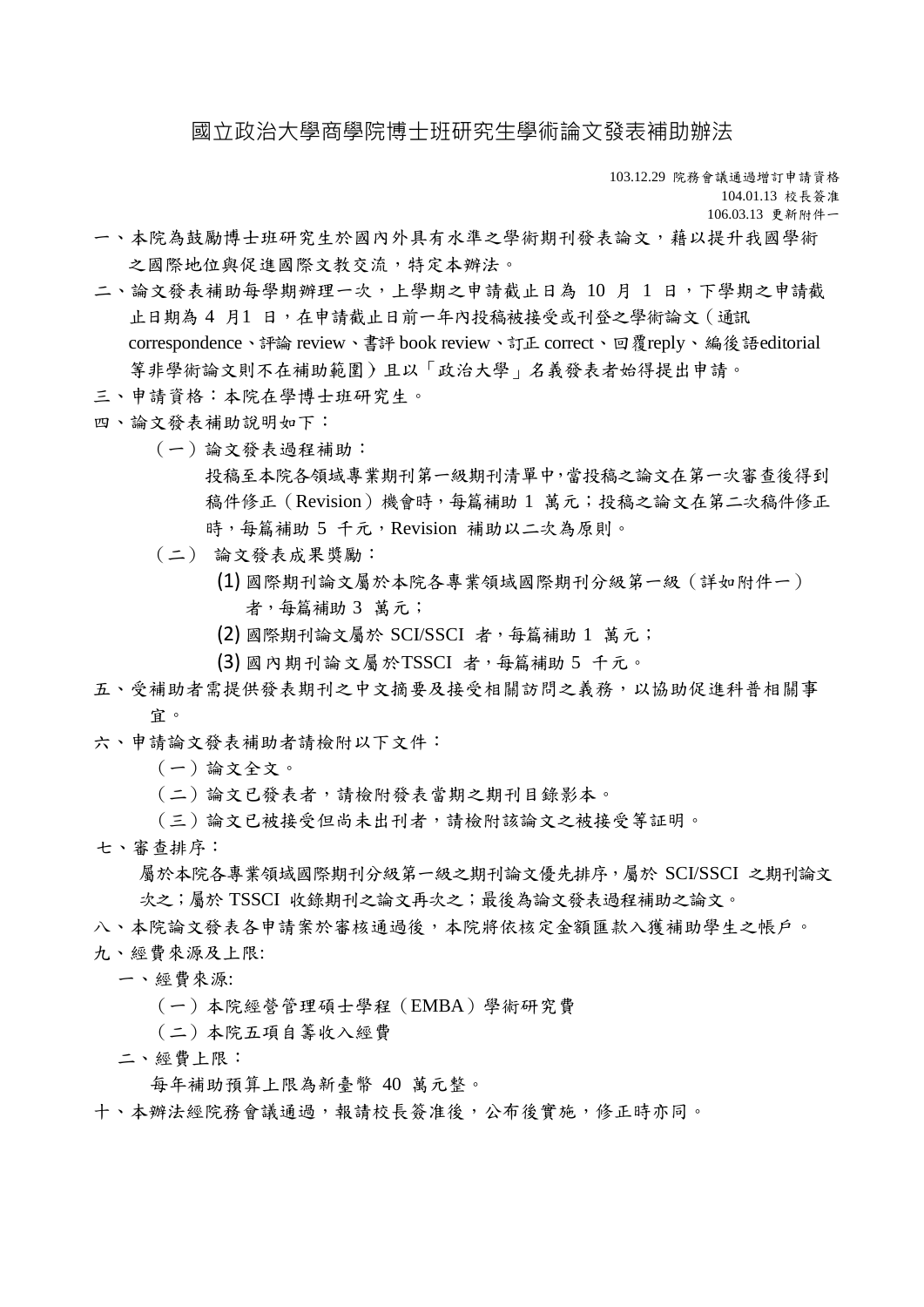## 附件一:各專業領域國際期刊分級清單

| 第-<br>−等級                                                  |
|------------------------------------------------------------|
| Academy of Management Journal                              |
| <b>Academy of Management Review</b>                        |
| Accounting, Organizations and Society                      |
| <b>Administrative Science Quarterly</b>                    |
| <b>American Business Law Journal</b>                       |
| <b>American Economic Review</b>                            |
| <b>Annals of Probability</b>                               |
| <b>Annals of Statistics</b>                                |
| <b>Annals of Statistics</b>                                |
| <b>Berkeley Technology Law Journal</b>                     |
| Biometrika                                                 |
| <b>Brookings Papers on Economic Activity</b>               |
| <b>Contemporary Accounting Research</b>                    |
| Econometrica                                               |
| <b>Economic Journal</b>                                    |
| <b>Economic Theory</b>                                     |
| <b>Games and Economic Behavior</b>                         |
| <b>Georgetown Law Journal</b>                              |
| Harvard Journal of Law & Technology                        |
| <b>Harvard Law Review</b>                                  |
| <b>IEEE Transactions on Knowledge and Data Engineering</b> |
| <b>IEEE Transactions on Software Engineering</b>           |
| <b>Information Systems Research</b>                        |
| <b>International Economic Review</b>                       |
| Journal of Accounting and Economics                        |
| Journal of Accounting Research                             |
| Journal of Applied Psychology                              |
| <b>Journal of Business and Economic Statistics</b>         |
| Journal of Consumer Research                               |
| Journal of Criminal Law & Criminology                      |
| Journal of Econometrics                                    |
| <b>Journal of Economic Growth</b>                          |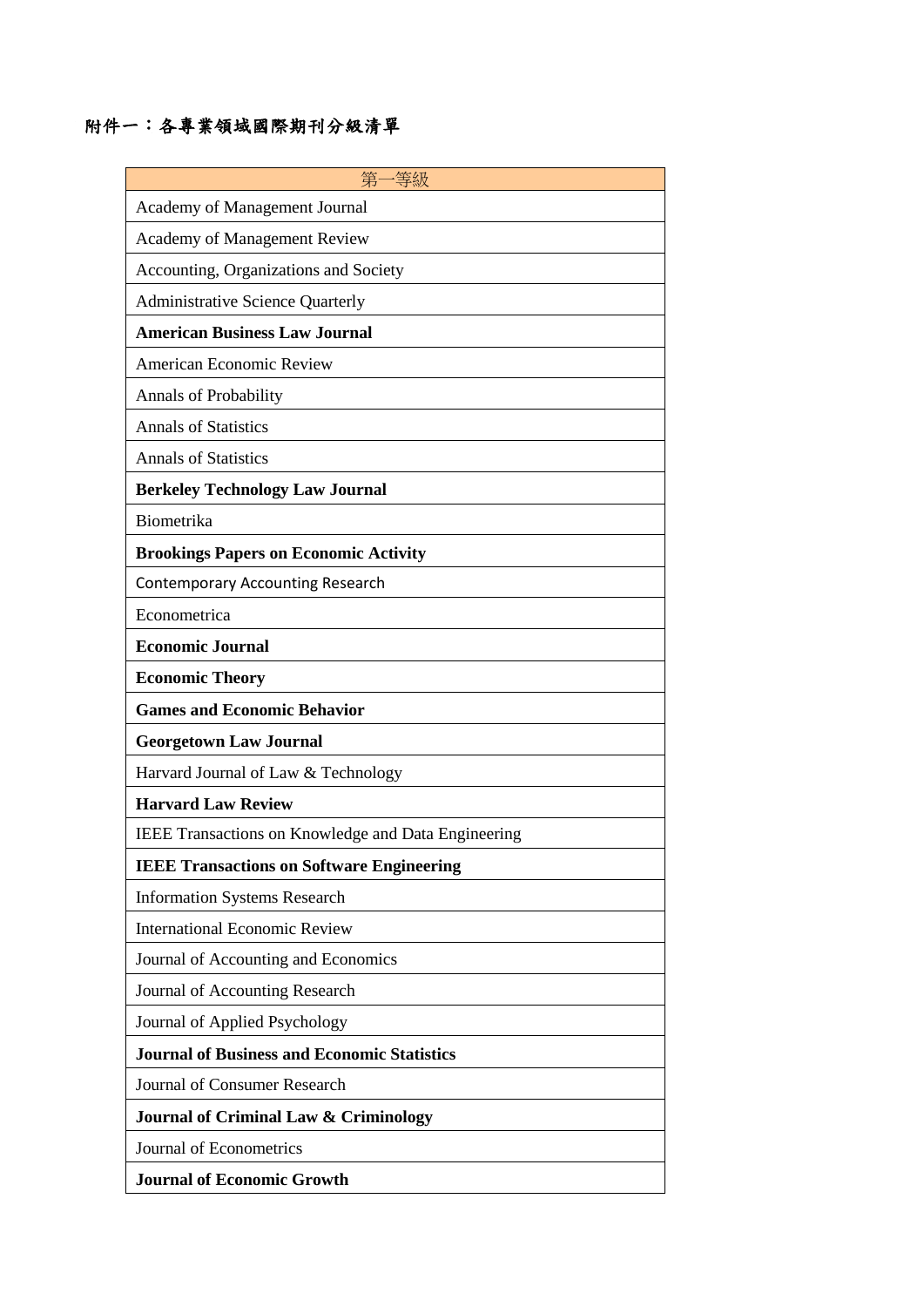| Journal of Economic Literature                                                  |
|---------------------------------------------------------------------------------|
| Journal of Economic Perspectives                                                |
| Journal of Economic Theory                                                      |
| Journal of Finance                                                              |
| Journal of Financial and Quantitative Analysis                                  |
| <b>Journal of Financial Economics</b>                                           |
| <b>Journal of International Arbitration</b>                                     |
| <b>Journal of International Business Studies</b>                                |
| <b>Journal of International Dispute Settlement</b>                              |
| <b>Journal of International Economic Law</b>                                    |
| Journal of International Economics                                              |
| Journal of Management Information Systems                                       |
| Journal of Management Studies                                                   |
| Journal of Marketing                                                            |
| Journal of Marketing Research                                                   |
| Journal of Monetary Economics                                                   |
| Journal of Operations Management                                                |
| Journal of Political Economy                                                    |
| <b>Journal of Risk and Uncertainty</b>                                          |
| Journal of the Academy of Marketing Science                                     |
| Journal of the American Statistical Association                                 |
| Journal of the Association for Information Systems                              |
| <b>Journal of The European Economic Association</b>                             |
| Journal of the Royal Statistical Society: Series B (Statistical<br>Methodology) |
| Law & Policy                                                                    |
| <b>Law and Human Behavior</b>                                                   |
| <b>Management Science</b>                                                       |
| Manufacturing And Service Operations Management                                 |
| <b>Marketing Science</b>                                                        |
| <b>Mathematical Programming</b>                                                 |
| <b>Michigan Law Review</b>                                                      |
| <b>MIS</b> Quarterly                                                            |
| <b>New York University Law Review</b>                                           |
| <b>Northwestern University Lay Review</b>                                       |